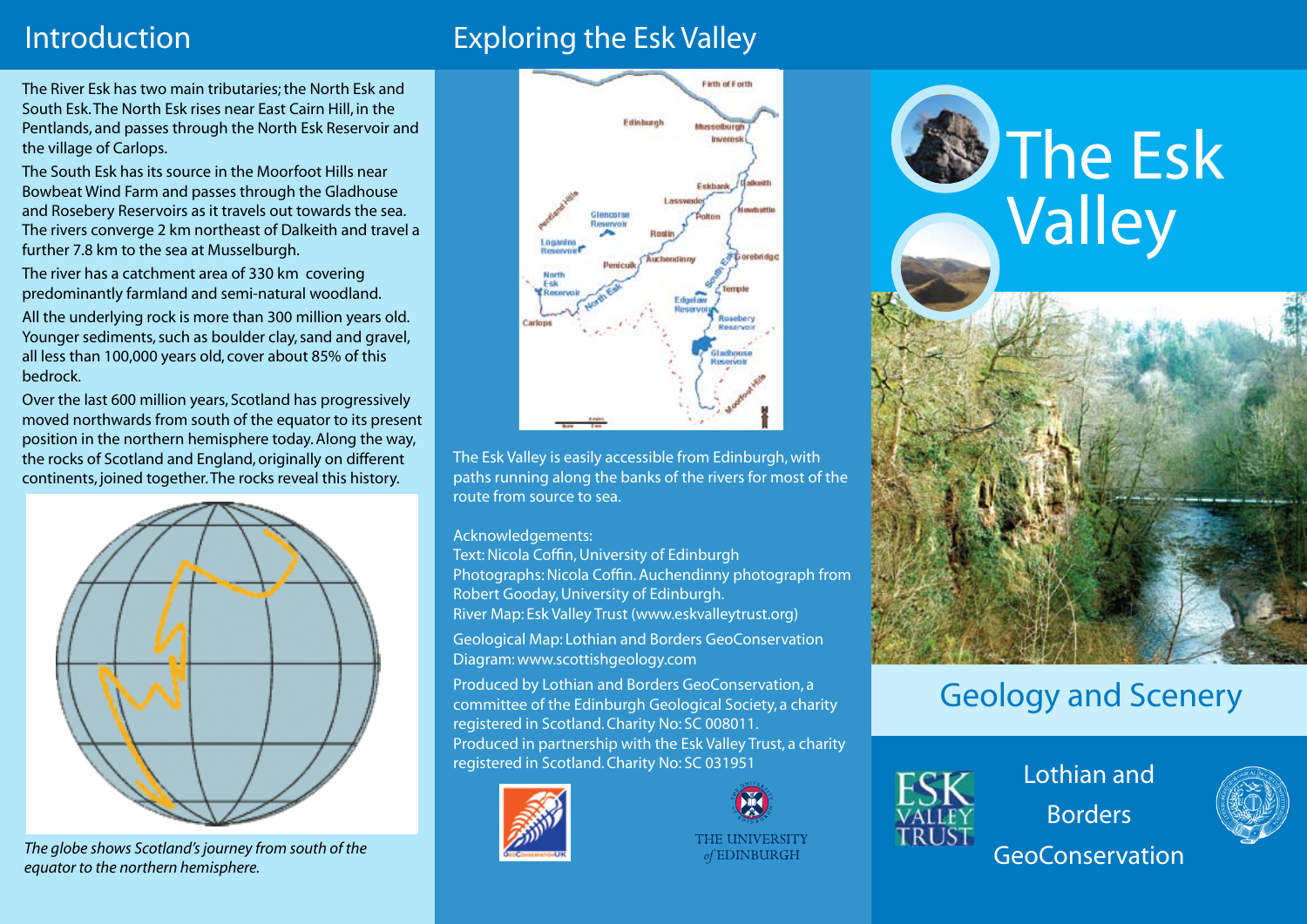### Geological Timescale

The geological timescale is measured in millions of years, and is shown below. It is a chronological measurement stretching back to the time when the Earth was formed. The ages are defined by dating rocks and fossils, because certain fossils are only found in particular time periods. The timescale is used to describe the timing and relationships of events in the geological past. Earth formed 4.6 billion years ago, but only rocks younger than 480 million years are seen in the Esk Valley. In this leaflet, the story of Scotland will be told from the Cambrian right up to today by focusing on the rocks seen in the Esk Valley. It includes the recent history of the glaciations and industry within the area.



Dates in millions of years before present

### Recent History

#### Glaciations

In the Quaternary, ice sheets at least 1km thick covered the area on several occasions, and the last ice sheet began melting around 19,000 years ago. The ice was concentrated between the Pentland and Moorfoot Hills, where the River Esk is situated, and left evidence such as boulder clay, meltwater channels and striations. As the climate warmed, the ice melted. Initially most of the water flowed within the ice, but eventually found its way to the valley floor and vigorously eroded it. The water finally emerged from the ice as a raging torrent, which continued to cut channels. The picture shows the channel southwest of Carlops, now floored with debris dumped as the meltwaters subsided. The small hill is Peaked Craig, a volcanic remnant which resisted erosion. The North Esk flows in a southerly direction from its source, but then turns east as it enters this meltwater channel over the waterfall at Carlops. Northeast of Carlops the North Esk occupies a river valley present before the ice age. The meltwaters further excavated this to create the present day deep trench.

The meltwaters deposited sand and gravel in many places along the valley. One of these, the Hewan Bank near Polton, is designated as a Site of Special Scientific Interest (SSSI). The river continues to undercut these deposits, resulting in many landslips.

Raised beaches along the coastline of the Firth of Forth resulted from the land rising due to the removal of the mass of the ice, so that the land is now about 10 metres higher than it was around 6,500 years ago. This process, known as isostatic rebound, rejuvenated the rivers, giving them greater erosive power because they were higher above sea level.

*Meltwater channels southwest of Carlops.*



The many mills along the River Esk are testament to the industrial use of the river. The use of the mills was extensive: gunpowder, paper, cotton, flour, flax and iron. Paper mills were by far the most abundant. The last mill closed in 2004.

There were many coal mines within the Esk Valley, as



it is situated in the Midlothian Coalfield. Sandstone was quarried for building stone, and limestone for agriculture and mortar. Sand and gravel is still quarried from the extensive glacial deposits.

The area was productive enough to warrant a railway being built to transport mill and mine goods out of the area. The disused railway track is now a footpath and cycleway.

The North Esk Reservoir was constructed in 1850 to power the mills along the North Esk. However, the Rosebery and Gladhouse Reservoirs along the South Esk were built to provide freshwater to the Lothians.

#### *North Esk Reservoir*

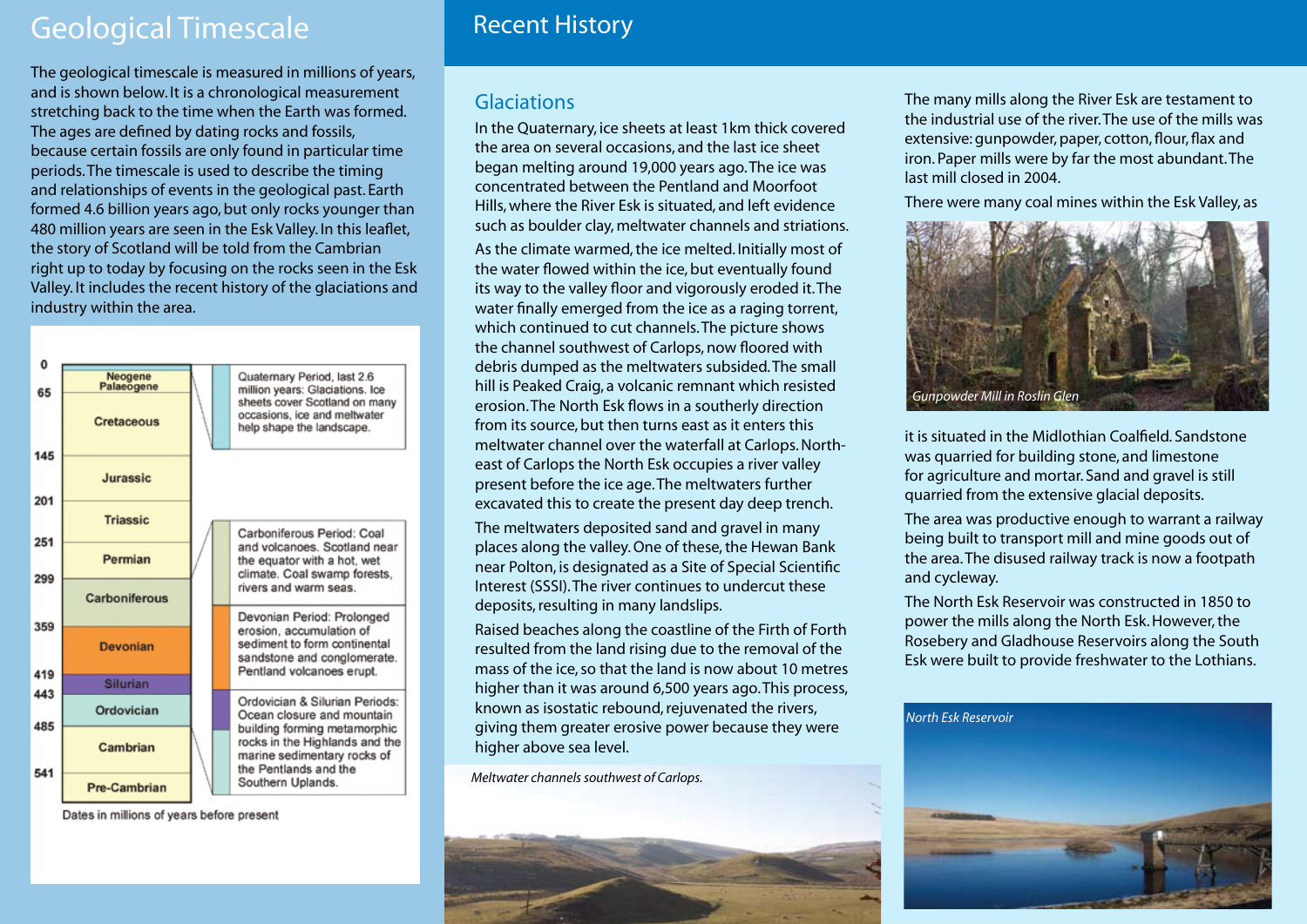## Scotland's geological history

Some of Scotland's geological history can be reconstructed by studying rocks in the Esk Valley.

#### **A Lost Ocean**

Scotland's geology is intimately linked with the breakup of the supercontinent Rodinia about 590 million years ago. The expanding Iapetus Ocean separated the continents of Laurentia, Baltica and Amazonia. During Proterozoic to Cambrian times marine sands, silts and muds were deposited on the sea floor close to Laurentia, to form the Dalradian rocks of the Grampians. From about 500 million years ago, volcanic activity along the ocean margins heralded the beginning of the closure of Iapetus. Later during the Ordovician and Silurian periods, vast thicknesses of sands and silts formed in deep ocean channels, with black muds accumulating on the ocean floor. Near-shore marine limestones and mudstones were also deposited. Together, these sedimentary rocks now form the Southern Uplands and small outcrops in the Pentland Hills.

#### **Mountain Building**

As the Iapetus Ocean closed, the Dalradian rocks of the Grampians were deeply buried, metamorphosed and folded during a period of mountain building. With continued closure the marine sediments to the south, which were to form the South of Scotland, were successively folded and thrust together as the ocean floor was consumed (subducted) by the overriding continent of Laurentia.



### Geological Map for the Esk Valley



In the upper reaches of the North Esk, the Silurian rocks record a changing environment from marine and deltaic fossiliferous limestones and mudstones to fluvial sandstones.

Fossils of sea creatures can be seen, such as brachiopods, gastropods, trilobites and fish. In places the sandstone contains igneous intrusions, which in turn are cut by veins made from hot fluids.



*Veins in Devonian igneous rock in Carlops.*

#### **Prolonged Erosion**

The Pentland Hills comprise volcanic and sedimentary rocks from the Devonian period. Studies elsewhere show that Scotland was still located south of the equator. The environment was hilly, volcanic and semiarid. It was a time of seasonal rainfall and poor, patchy vegetation cover. The uplands were being eroded, and sediment transported downhill to accumulate in sedimentary basins.



*Sandstone in Auchendinny from the Early Carboniferous showing a boundary between two different sets of sandstone layers deposited by river currents. The upper set shows cross-bedding, where sand is deposited at an angle by moving sand 'ripples'.*